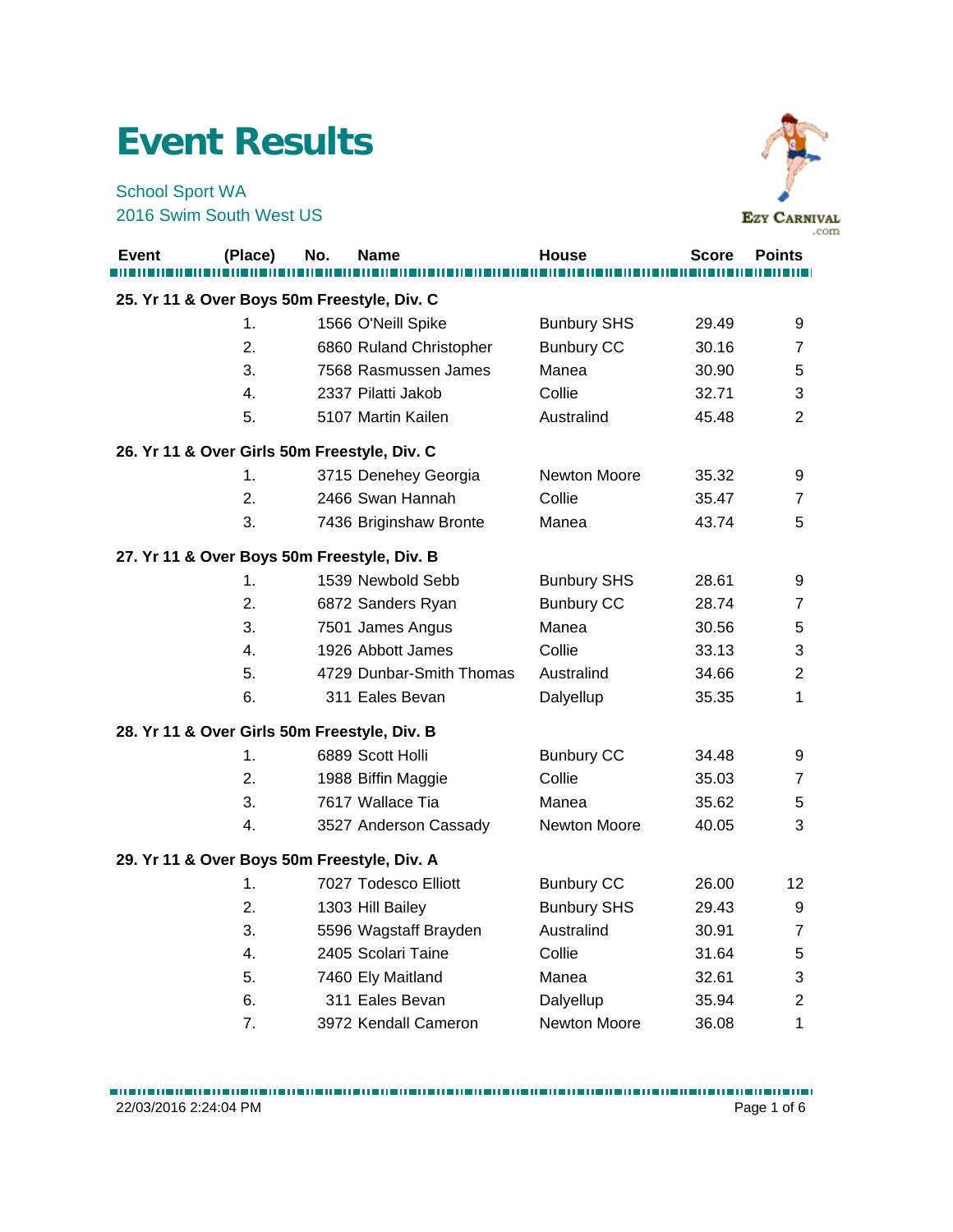| <b>Event</b> | (Place) | No.<br><b>Name</b>                           | <b>House</b>          | <b>Score</b> | <b>Points</b>             |
|--------------|---------|----------------------------------------------|-----------------------|--------------|---------------------------|
|              |         | 30. Yr 11 & Over Girls 50m Freestyle, Div. A |                       |              |                           |
|              | 1.      | 1096 Clark Zarly                             | <b>Bunbury SHS</b>    | 29.25        | 12                        |
|              | 2.      | 6487 Lee Courtney                            | <b>Bunbury CC</b>     | 30.12        | 9                         |
|              | 3.      | 7536 Mayfield Grace                          | Manea                 | 30.44        | $\overline{7}$            |
|              | 4.      | 2395 Salmeri Kelsey                          | Collie                | 33.27        | $\mathbf 5$               |
|              | 5.      | 779 Scott Maddison                           | Dalyellup             | 33.97        | $\ensuremath{\mathsf{3}}$ |
|              | 6.      | 4307 Turrell Tamzin                          | Newton Moore          | 43.91        | $\overline{2}$            |
|              |         | 39. Yr 11 & Over Boys 50m Butterfly, Div. A  |                       |              |                           |
|              | 1.      | 7027 Todesco Elliott                         | <b>Bunbury CC</b>     | 29.40        | 12                        |
|              | 2.      | 4970 Jamieson Lachlan                        | Australind            | 31.20        | 9                         |
|              | 3.      | 7568 Rasmussen James                         | Manea                 | 36.01        | $\overline{7}$            |
|              | 4.      | 1303 Hill Bailey                             | <b>Bunbury SHS</b>    | 36.92        | 5                         |
|              | 5.      | 1926 Abbott James                            | Collie                | 45.39        | 3                         |
|              |         | 40. Yr 11 & Over Girls 50m Butterfly, Div. A |                       |              |                           |
|              | 1.      | 1096 Clark Zarly                             | <b>Bunbury SHS</b>    | 31.99        | 12                        |
|              | 2.      | 6487 Lee Courtney                            | <b>Bunbury CC</b>     | 32.99        | 9                         |
|              | 3.      | 7536 Mayfield Grace                          | Manea                 | 34.17        | $\overline{7}$            |
|              | 4.      | 1988 Biffin Maggie                           | Collie                | 42.24        | $\mathbf 5$               |
|              | 5.      | 4307 Turrell Tamzin                          | Newton Moore          | 53.40        | 3                         |
|              |         | 41. OPEN Boys 100m Backstroke, Div. A        |                       |              |                           |
|              | 1.      | 6488 Lee Kyle                                | <b>Bunbury CC</b>     | 1:14.33      | 12                        |
|              | 2.      | 1102 Coleman Daniel                          | <b>Bunbury SHS</b>    | 1:17.75      | 9                         |
|              | 3.      | 2396 Salmeri Samuel                          | Collie                | 1:27.36      | $\overline{7}$            |
|              | 4.      | 7460 Ely Maitland                            | Manea                 | 1:28.10      | $\mathbf 5$               |
|              | 5.      | 2823 Fisher Perran                           | <b>Margaret River</b> | 1:30.98      | 3                         |
|              | 6.      | 778 Scott Kyle                               | Dalyellup             | 1:34.70      | $\overline{2}$            |
|              |         | 42. OPEN Girls 100m Backstroke, Div. A       |                       |              |                           |
|              | 1.      | 6487 Lee Courtney                            | <b>Bunbury CC</b>     | 1:12.51      | 12                        |
|              | 2.      | 1096 Clark Zarly                             | <b>Bunbury SHS</b>    | 1:16.17      | 9                         |
|              | 3.      | 2395 Salmeri Kelsey                          | Collie                | 1:28.28      | $\overline{7}$            |
|              | 4.      | 4863 Guretti Yana                            | Australind            | 1:32.30      | 5                         |
|              | 5.      | 2826 Flintoff Ruby                           | Margaret River        | 1:39.11      | 3                         |
|              | 6.      | 7544 Milentis Bridgette                      | Manea                 | 2:06.58      | $\overline{c}$            |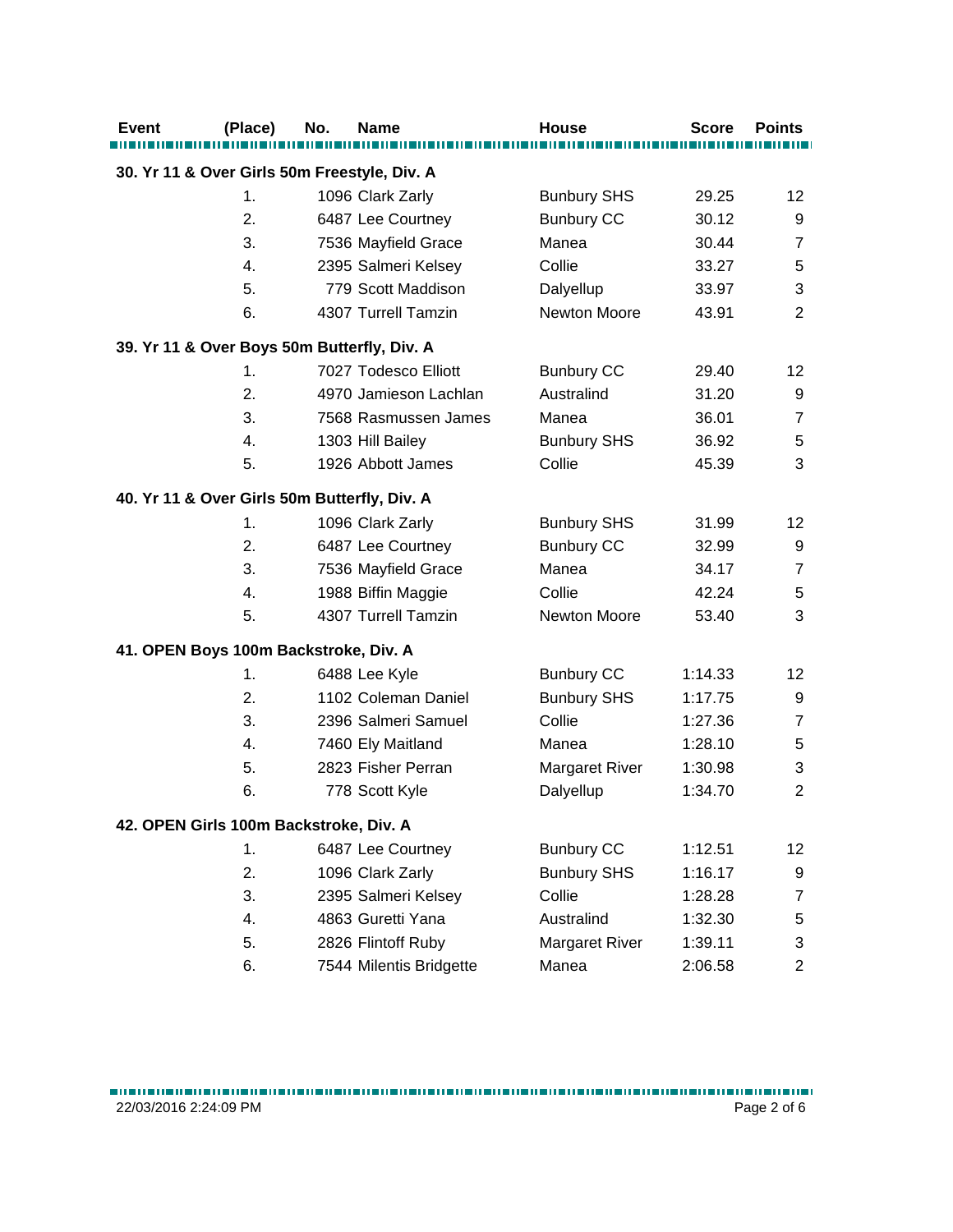| <b>Event</b> | (Place)        | No. | Name                                            | <b>House</b>        | <b>Score</b> | <b>Points</b>  |
|--------------|----------------|-----|-------------------------------------------------|---------------------|--------------|----------------|
|              |                |     | 59. Yr 11 & Over Boys 50m Breaststroke, Div. B  |                     |              |                |
|              | 1 <sub>1</sub> |     | 2287 Moloney Jameson                            | Collie              | 39.95        | 9              |
|              | 2.             |     | 6607 Mickle Henry                               | <b>Bunbury CC</b>   | 40.04        | $\overline{7}$ |
|              | 3.             |     | 1023 Blight Dylan                               | <b>Bunbury SHS</b>  | 40.86        | 5              |
|              | 4.             |     | 7568 Rasmussen James                            | Manea               | 44.81        | 3              |
|              | 5.             |     | 4729 Dunbar-Smith Thomas                        | Australind          | 46.20        | $\overline{2}$ |
|              | 6.             |     | 3972 Kendall Cameron                            | <b>Newton Moore</b> | 50.78        | 1              |
|              | 7.             |     | 891 Verhaaf Zane                                | Dalyellup           | 51.93        | 1              |
|              |                |     | 60. Yr 11 & Over Girls 50m Breaststroke, Div. B |                     |              |                |
|              | 1.             |     | 3715 Denehey Georgia                            | Newton Moore        | 46.94        | 9              |
|              | 2.             |     | 7544 Milentis Bridgette                         | Manea               | 48.37        | 7              |
|              | 3.             |     | 6889 Scott Holli                                | <b>Bunbury CC</b>   | 48.56        | 5              |
|              | 4.             |     | 2466 Swan Hannah                                | Collie              | 49.26        | 3              |
|              |                |     | 61. Yr 11 & Over Boys 50m Breaststroke, Div. A  |                     |              |                |
|              | $\mathbf{1}$ . |     | 7027 Todesco Elliott                            | <b>Bunbury CC</b>   | 36.73        | 12             |
|              | 2.             |     | 4970 Jamieson Lachlan                           | Australind          | 38.75        | 9              |
|              | 3.             |     | 2022 Camera Nicholas                            | Collie              | 42.17        | $\overline{7}$ |
|              | 4.             |     | 311 Eales Bevan                                 | Dalyellup           | 42.38        | 5              |
|              | 5.             |     | 1303 Hill Bailey                                | <b>Bunbury SHS</b>  | 43.77        | 3              |
|              | 6.             |     | 7460 Ely Maitland                               | Manea               | 47.28        | $\overline{2}$ |
|              |                |     | 62. Yr 11 & Over Girls 50m Breaststroke, Div. A |                     |              |                |
|              | 1.             |     | 7536 Mayfield Grace                             | Manea               | 42.09        | 12             |
|              | 2.             |     | 6487 Lee Courtney                               | <b>Bunbury CC</b>   | 42.61        | 9              |
|              | 3.             |     | 2021 Camera Natalia                             | Collie              | 43.27        | $\overline{7}$ |
|              | 4.             |     | 1096 Clark Zarly                                | <b>Bunbury SHS</b>  | 45.50        | 5              |
|              | 5.             |     | 779 Scott Maddison                              | Dalyellup           | 46.11        | 3              |
|              | 6.             |     | 4306 Turrell Nadia                              | Newton Moore        | 1:02.27      | $\overline{2}$ |
|              |                |     | 71. Yr 11 & Over Boys 100m Freestyle, Div. A    |                     |              |                |
|              | 1 <sub>1</sub> |     | 7027 Todesco Elliott                            | <b>Bunbury CC</b>   | 59.91        | 12             |
|              | 2.             |     | 4970 Jamieson Lachlan                           | Australind          | 1:00.01      | 9              |
|              | 3.             |     | 1303 Hill Bailey                                | <b>Bunbury SHS</b>  | 1:05.37      | $\overline{7}$ |
|              | 4.             |     | 7568 Rasmussen James                            | Manea               | 1:12.43      | 5              |
|              | 5.             |     | 2405 Scolari Taine                              | Collie              | 1:23.26      | 3              |
|              | 6.             |     | 891 Verhaaf Zane                                | Dalyellup           | 1:27.52      | $\overline{2}$ |
|              | 7.             |     | 3972 Kendall Cameron                            | Newton Moore        | 1:36.54      | 1              |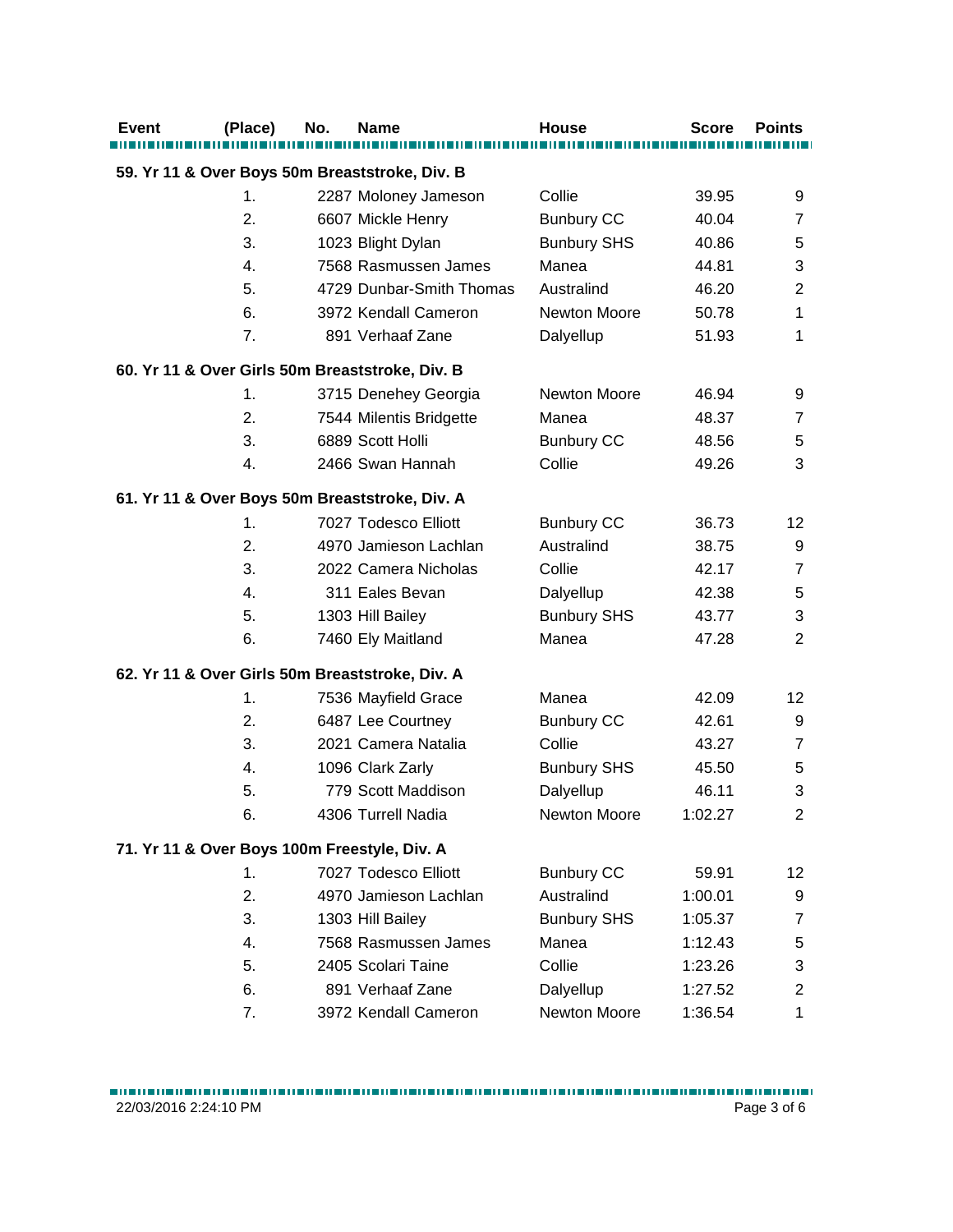| <b>Event</b> | (Place)                                       | No. | <b>Name</b>                                       | <b>House</b>        | <b>Score</b> | <b>Points</b>  |
|--------------|-----------------------------------------------|-----|---------------------------------------------------|---------------------|--------------|----------------|
|              | 72. Yr 11 & Over Girls 100m Freestyle, Div. A |     |                                                   |                     |              |                |
|              | 1.                                            |     | 6487 Lee Courtney                                 | <b>Bunbury CC</b>   | 1:05.86      | 12             |
|              | 2.                                            |     | 1096 Clark Zarly                                  | <b>Bunbury SHS</b>  | 1:06.07      | 9              |
|              | 3.                                            |     | 7536 Mayfield Grace                               | Manea               | 1:09.60      | $\overline{7}$ |
|              | 4.                                            |     | 2395 Salmeri Kelsey                               | Collie              | 1:18.09      | 5              |
|              | 5.                                            |     | 779 Scott Maddison                                | Dalyellup           | 1:25.81      | 3              |
|              | 6.                                            |     | 4307 Turrell Tamzin                               | Newton Moore        | 1:51.99      | $\overline{2}$ |
|              |                                               |     | 75. Yr 11 & Over Girls 4x50m Medley Relay, Div. A |                     |              |                |
|              | 1.                                            |     | 56 Bunbury CC - Team                              | <b>Bunbury CC</b>   | 2:25.16      | 24             |
|              | 2.                                            |     | 51 Bunbury SHS - Team                             | <b>Bunbury SHS</b>  | 2:33.22      | 18             |
|              | 3.                                            |     | 52 Collie - Team                                  | Collie              | 2:47.54      | 14             |
|              | 4.                                            |     | 57 Manea - Team                                   | Manea               | 3:01.07      | 10             |
|              | 5.                                            |     | 54 Newton Moore - Team                            | Newton Moore        | 3:11.11      | 6              |
|              |                                               |     | 76. Yr 11 & Over Boys 4x50m Medley Relay, Div. A  |                     |              |                |
|              | 1.                                            |     | 56 Bunbury CC - Team                              | <b>Bunbury CC</b>   | 2:15.16      | 24             |
|              | 2.                                            |     | 51 Bunbury SHS - Team                             | <b>Bunbury SHS</b>  | 2:27.85      | 18             |
|              | 3.                                            |     | 57 Manea - Team                                   | Manea               | 2:34.88      | 14             |
|              | 4.                                            |     | 52 Collie - Team                                  | Collie              | 2:44.93      | 10             |
|              | 5.                                            |     | 54 Newton Moore - Team                            | Newton Moore        | 2:51.00      | 6              |
|              | 6.                                            |     | 55 Australind - Team                              | Australind          | 2:51.77      | 4              |
|              |                                               |     | 93. Yr 11 & Over Boys 50m Backstroke, Div. B      |                     |              |                |
|              | 1.                                            |     | 6872 Sanders Ryan                                 | <b>Bunbury CC</b>   | 34.10        | 9              |
|              | 2.                                            |     | 1539 Newbold Sebb                                 | <b>Bunbury SHS</b>  | 35.54        | $\overline{7}$ |
|              | 3.                                            |     | 5596 Wagstaff Brayden                             | Australind          | 40.27        | 5              |
|              | 4.                                            |     | 7460 Ely Maitland                                 | Manea               | 43.54        | 3              |
|              | 5.                                            |     | 2337 Pilatti Jakob                                | Collie              | 47.57        | $\overline{2}$ |
|              |                                               |     | 94. Yr 11 & Over Girls 50m Backstroke, Div. B     |                     |              |                |
|              | 1.                                            |     | 6889 Scott Holli                                  | <b>Bunbury CC</b>   | 45.06        | 9              |
|              | 2.                                            |     | 2466 Swan Hannah                                  | Collie              | 45.67        | 7              |
|              | 3.                                            |     | 3715 Denehey Georgia                              | <b>Newton Moore</b> | 45.82        | 5              |
|              | 4.                                            |     | 7554 Newton Quinn                                 | Manea               | 55.50        | 3              |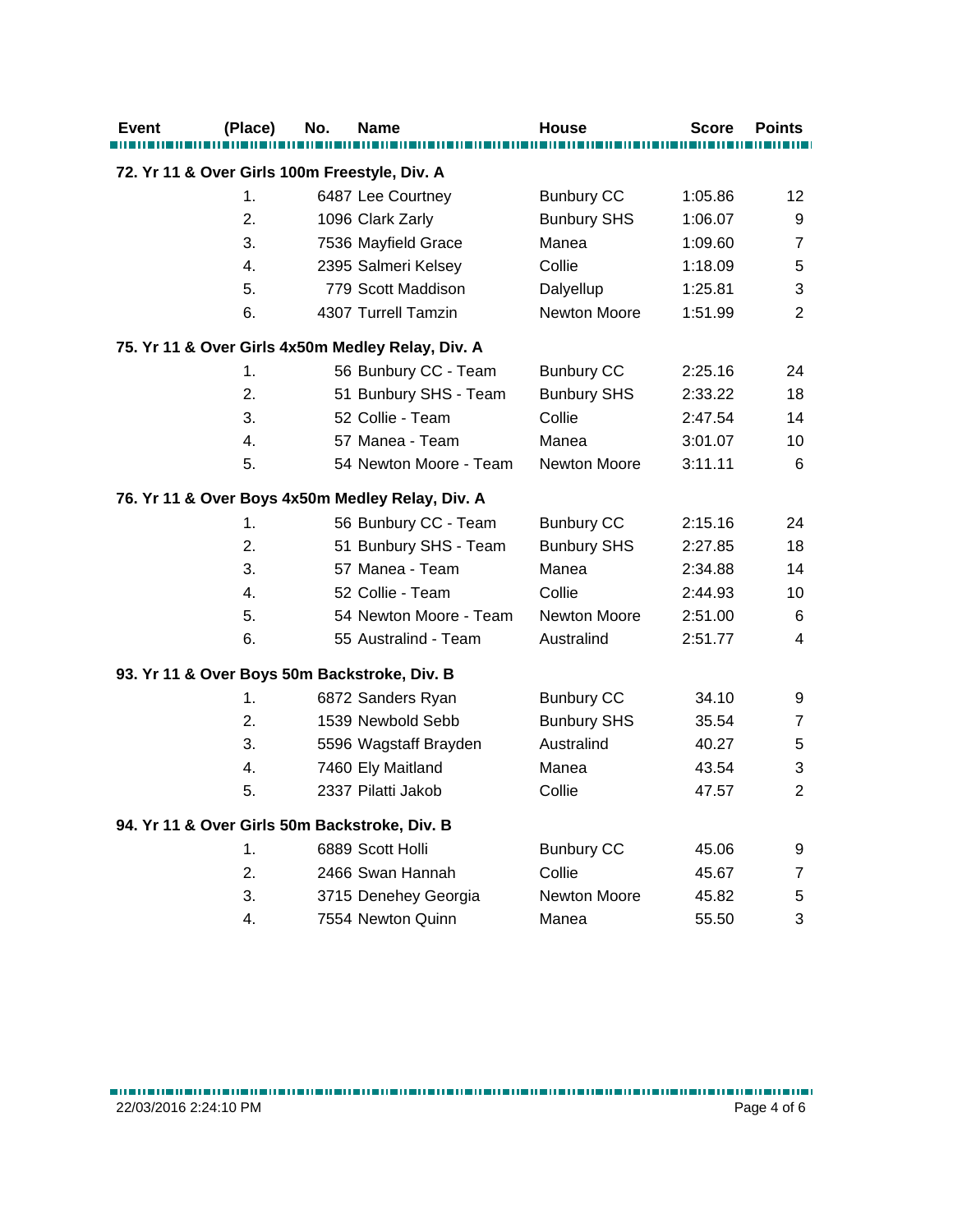| <b>Event</b> | (Place)       | No. | Name                                                  | <b>House</b>       | <b>Score</b> | <b>Points</b>  |
|--------------|---------------|-----|-------------------------------------------------------|--------------------|--------------|----------------|
|              |               |     | 95. Yr 11 & Over Boys 50m Backstroke, Div. A          |                    |              |                |
|              | $\mathbf 1$ . |     | 7027 Todesco Elliott                                  | <b>Bunbury CC</b>  | 33.18        | 12             |
|              | 2.            |     | 4970 Jamieson Lachlan                                 | Australind         | 34.85        | 9              |
|              | 3.            |     | 7501 James Angus                                      | Manea              | 36.87        | $\overline{7}$ |
|              | 4.            |     | 1303 Hill Bailey                                      | <b>Bunbury SHS</b> | 39.67        | 5              |
|              | 5.            |     | 2287 Moloney Jameson                                  | Collie             | 44.55        | 3              |
|              | 6.            |     | 891 Verhaaf Zane                                      | Dalyellup          | 44.68        | $\overline{2}$ |
|              | 7.            |     | 3972 Kendall Cameron                                  | Newton Moore       | 51.21        | 1              |
|              |               |     | 96. Yr 11 & Over Girls 50m Backstroke, Div. A         |                    |              |                |
|              | 1.            |     | 1096 Clark Zarly                                      | <b>Bunbury SHS</b> | 33.02        | 12             |
|              | 2.            |     | 6487 Lee Courtney                                     | <b>Bunbury CC</b>  | 33.55        | 9              |
|              | 3.            |     | 7536 Mayfield Grace                                   | Manea              | 34.44        | $\overline{7}$ |
|              | 4.            |     | 2395 Salmeri Kelsey                                   | Collie             | 41.16        | $\,$ 5 $\,$    |
|              | 5.            |     | 779 Scott Maddison                                    | Dalyellup          | 44.32        | 3              |
|              | 6.            |     | 3527 Anderson Cassady                                 | Newton Moore       | 46.22        | 2              |
|              |               |     | 105. Yr 11 & Over Girls 100m Breaststroke, Div. A     |                    |              |                |
|              | $\mathbf 1$ . |     | 6487 Lee Courtney                                     | <b>Bunbury CC</b>  | 1:34.19      | 12             |
|              | 2.            |     | 1096 Clark Zarly                                      | <b>Bunbury SHS</b> | 1:38.83      | 9              |
|              | 3.            |     | 2021 Camera Natalia                                   | Collie             | 1:39.00      | $\overline{7}$ |
|              | 4.            |     | 7544 Milentis Bridgette                               | Manea              | 1:51.74      | 5              |
|              | 5.            |     | 4307 Turrell Tamzin                                   | Newton Moore       | 2:20.64      | 3              |
|              |               |     | 106. Yr 11 & Over Boys 100m Breaststroke, Div. A      |                    |              |                |
|              | 1.            |     | 7027 Todesco Elliott                                  | <b>Bunbury CC</b>  | 1:21.69      | 12             |
|              | 2.            |     | 2022 Camera Nicholas                                  | Collie             | 1:36.37      | 9              |
|              | 3.            |     | 311 Eales Bevan                                       | Dalyellup          | 1:39.74      | $\overline{7}$ |
|              | 4.            |     | 4729 Dunbar-Smith Thomas                              | Australind         | 1:40.61      | 5              |
|              | 5.            |     | 7460 Ely Maitland                                     | Manea              | 1:40.65      | 3              |
|              | 6.            |     | 1303 Hill Bailey                                      | <b>Bunbury SHS</b> | 1:40.68      | $\overline{c}$ |
|              | 7.            |     | 3972 Kendall Cameron                                  | Newton Moore       | 2:01.24      | $\mathbf{1}$   |
|              |               |     | 115. Yr 11 & Over Girls 4x50m Freestyle Relay, Div. A |                    |              |                |
|              | 1.            |     | 56 Bunbury CC - Team                                  | <b>Bunbury CC</b>  | 2:16.09      | 24             |
|              | 2.            |     | 52 Collie - Team                                      | Collie             | 2:28.04      | 18             |
|              | 3.            |     | 54 Newton Moore - Team                                | Newton Moore       | 2:40.42      | 14             |
|              | 4.            |     | 57 Manea - Team                                       | Manea              | 2:52.54      | 10             |